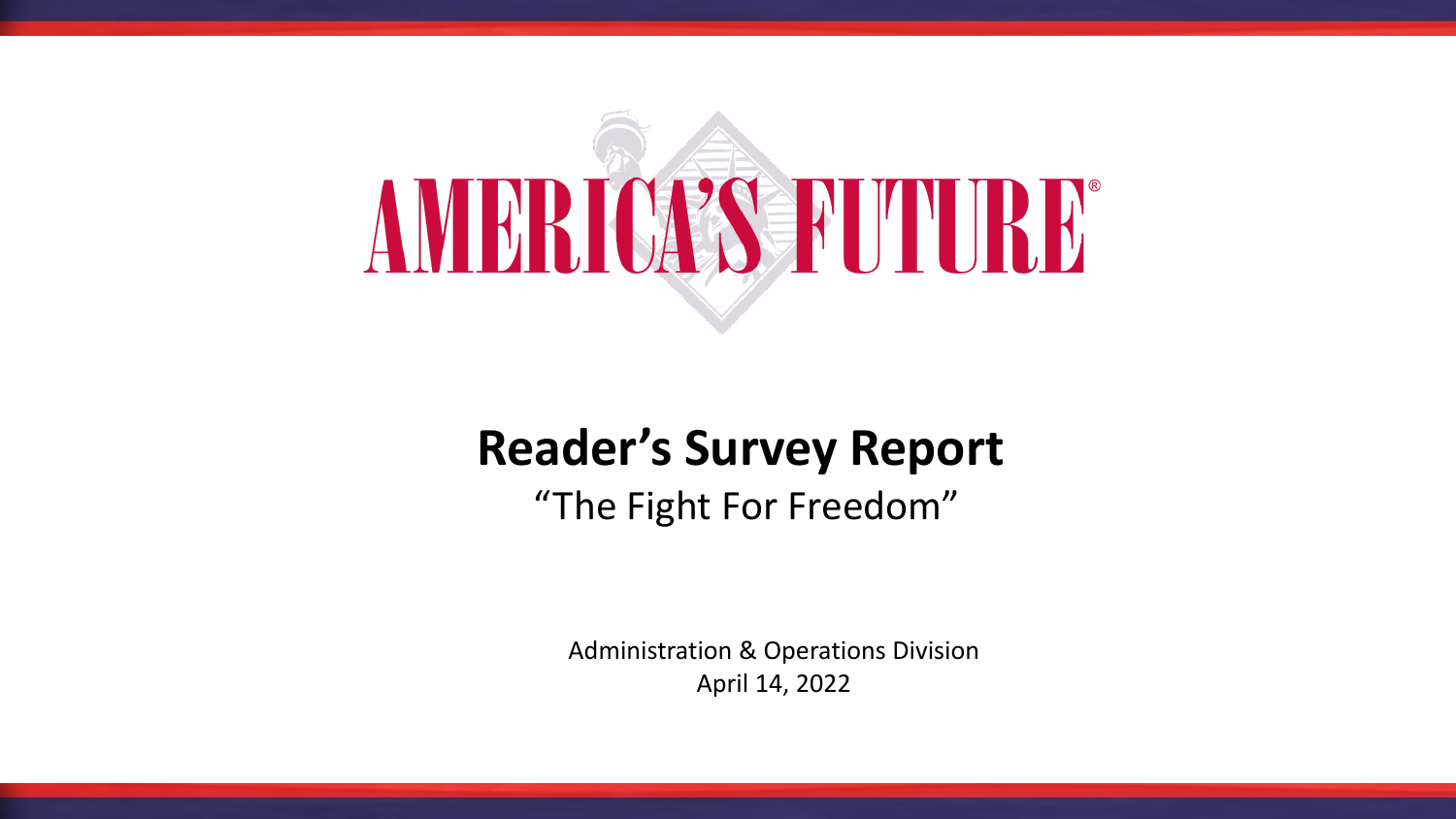### **QUESTION # 1**:

Debates over how best to balance security in light of God-given rights of freedom and privacy have continued since the birth of our nation*. Which statement do you agree with most?*



#### **AmericasFuture.net**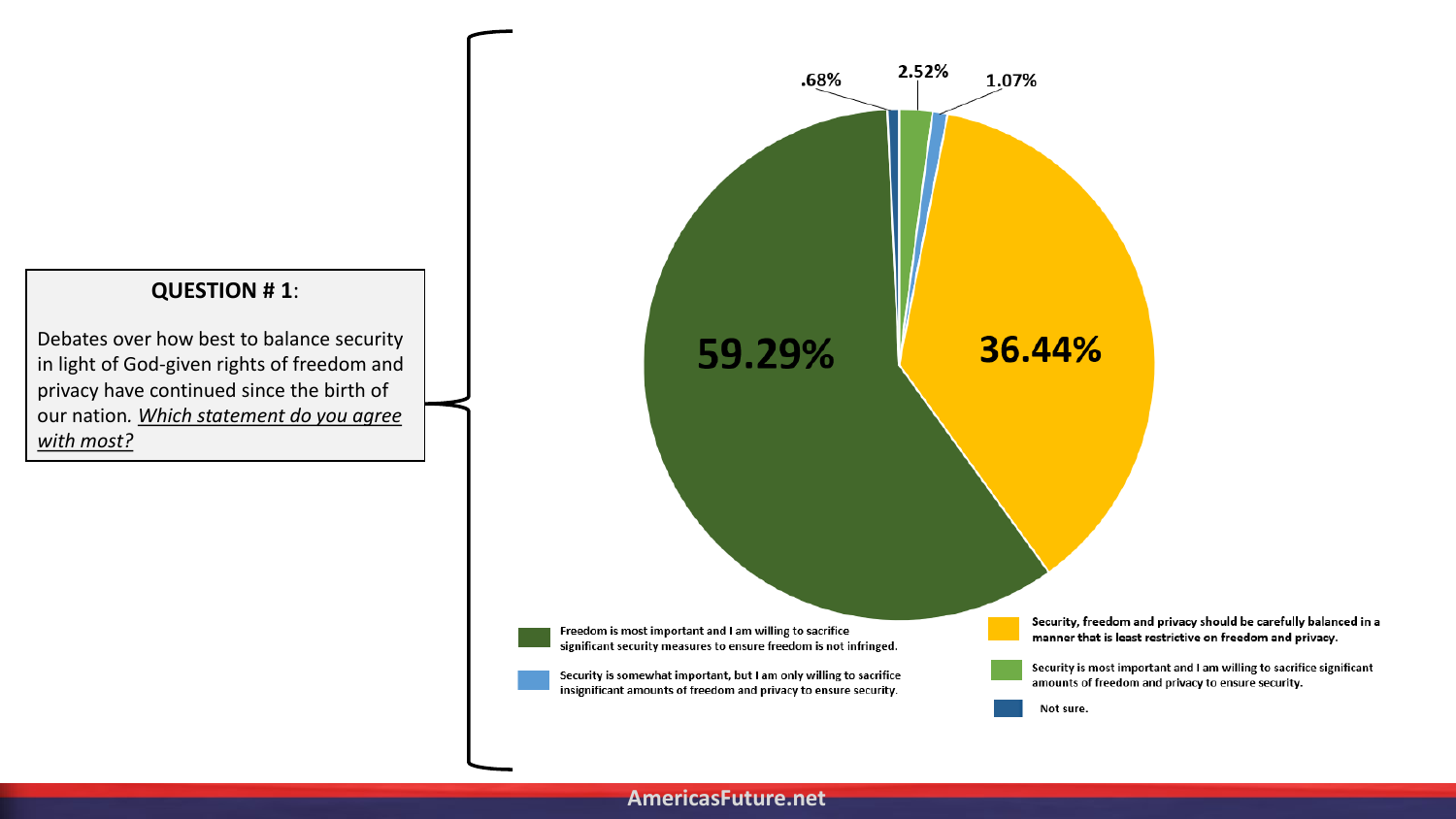# Q1 Sample Comments By Respondents

**Many responses demonstrated the same theme, most easily understood through revisiting Benjamin Franklin's famous quote, a quote many of our readers included in their responses:** *"Those who would give up essential Liberty, to purchase a little temporary Safety, deserve neither Liberty nor Safety."*

Examples of other comments included:

- The problem with balancing between Freedom, Privacy and Security is dependent upon who would be the arbiter of such balance. Freedom must be the superior focus.
- I like security, I really do. But my security can only be provided by me and I am the only one who can define security for me. I love freedom however.
- If we don't have freedom, what good is security. They go hand in hand
- In my lifetime, I've taken freedom for granted, yet in these last couple of years it has come to the forefront of our consciousness.
- Without Freedom and Liberty security means nothing. I'm willing to fight tooth and nail for it I'm a 60 year old grandma. My grandchildren deserve it.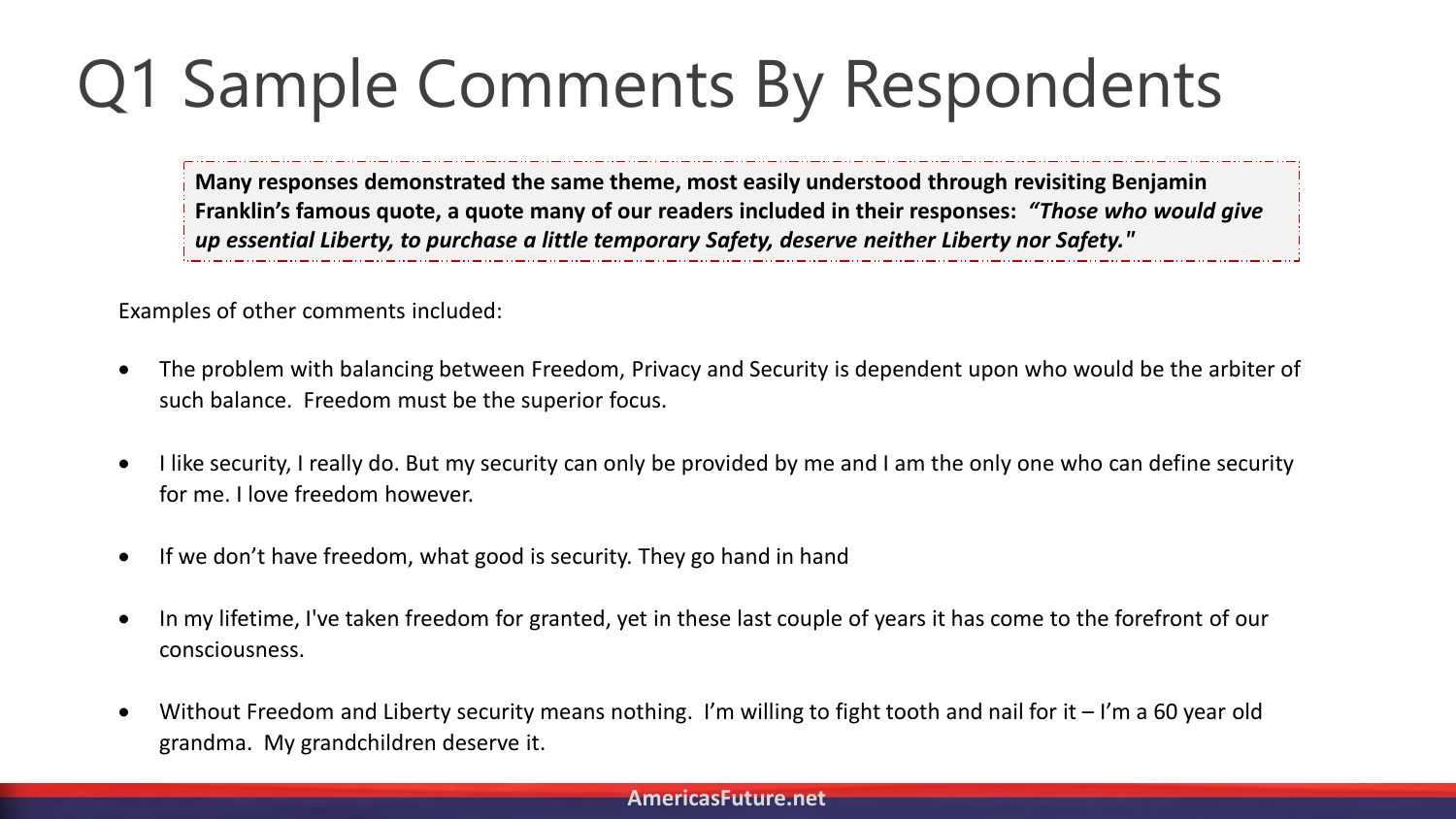

**AmericasFuture.net**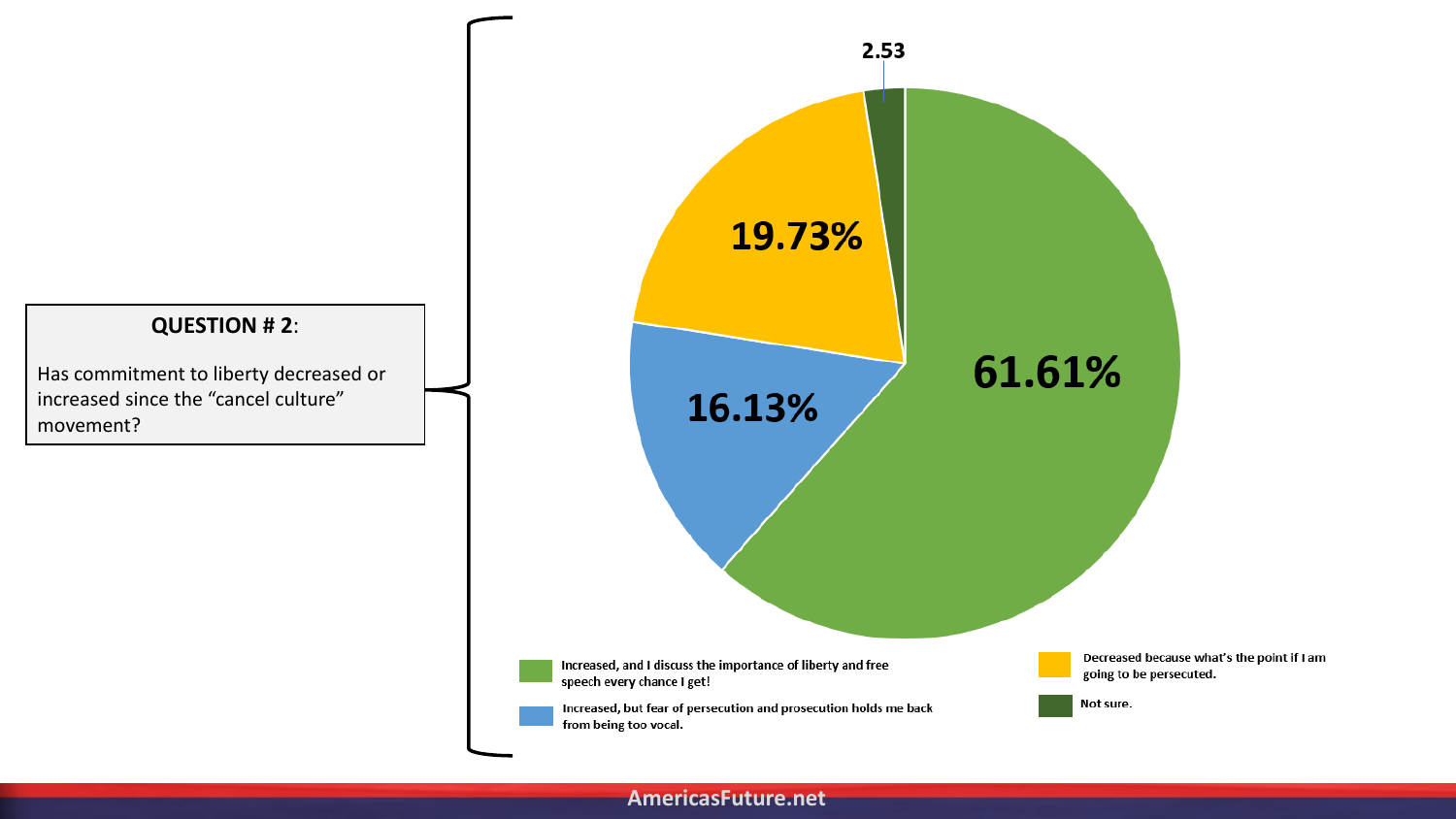# Q2 Sample Comments By Respondents

**Notably, many responses to this question raised mask mandates and declared that health care choices should be individual choices and government should not force masks or vaccines on the general population.**

Examples of other comments included:

- Every t-shirt and hat I wear say something, and start conversations. Not always good.
- I have personally learned much about the value of freedom, our constitution, and my need to temper my communication appropriate to the audience and situation. Now is not the time for timidity. Now is the time to speak the truth uncompromisingly with compassion and mercy.
- My eyes have been opened to the threats of freedom.
- Honestly, I have been too timid. God help me to be bold, for Him.
- I left certain social media companies because I was self-censoring to keep my account. When I realized how I was being conditioned to do so, I deleted my accounts.
- The government is responsible to DEFEND our rights. The 1st Amendment was put in place only to ensure the government is not allowed to join the side of those they should be defending us against.

#### **AmericasFuture.net**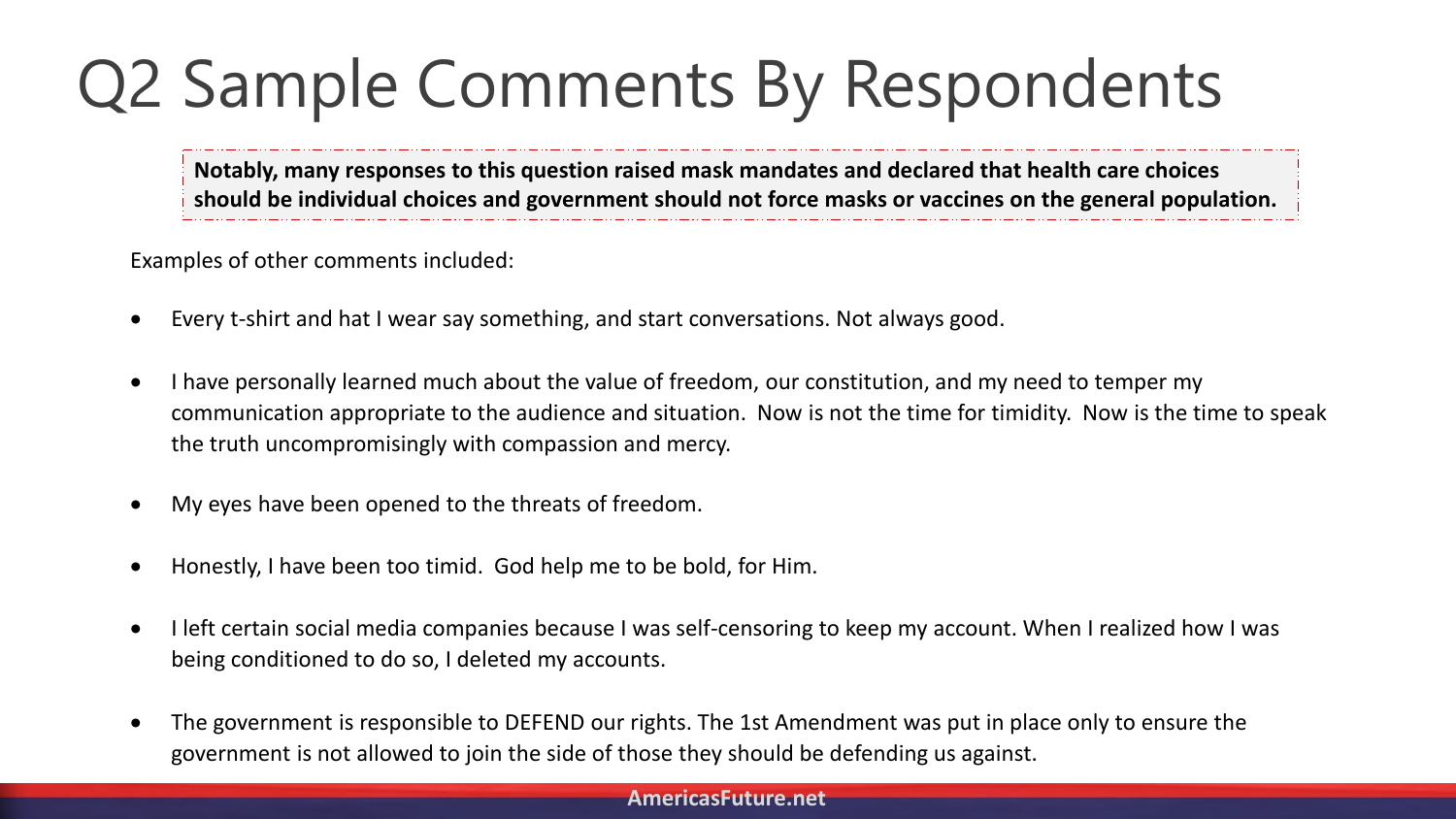### **QUESTION # 3**:

I am willing to risk my comfort for my right and my family's right to be free and pursue liberty and happiness.

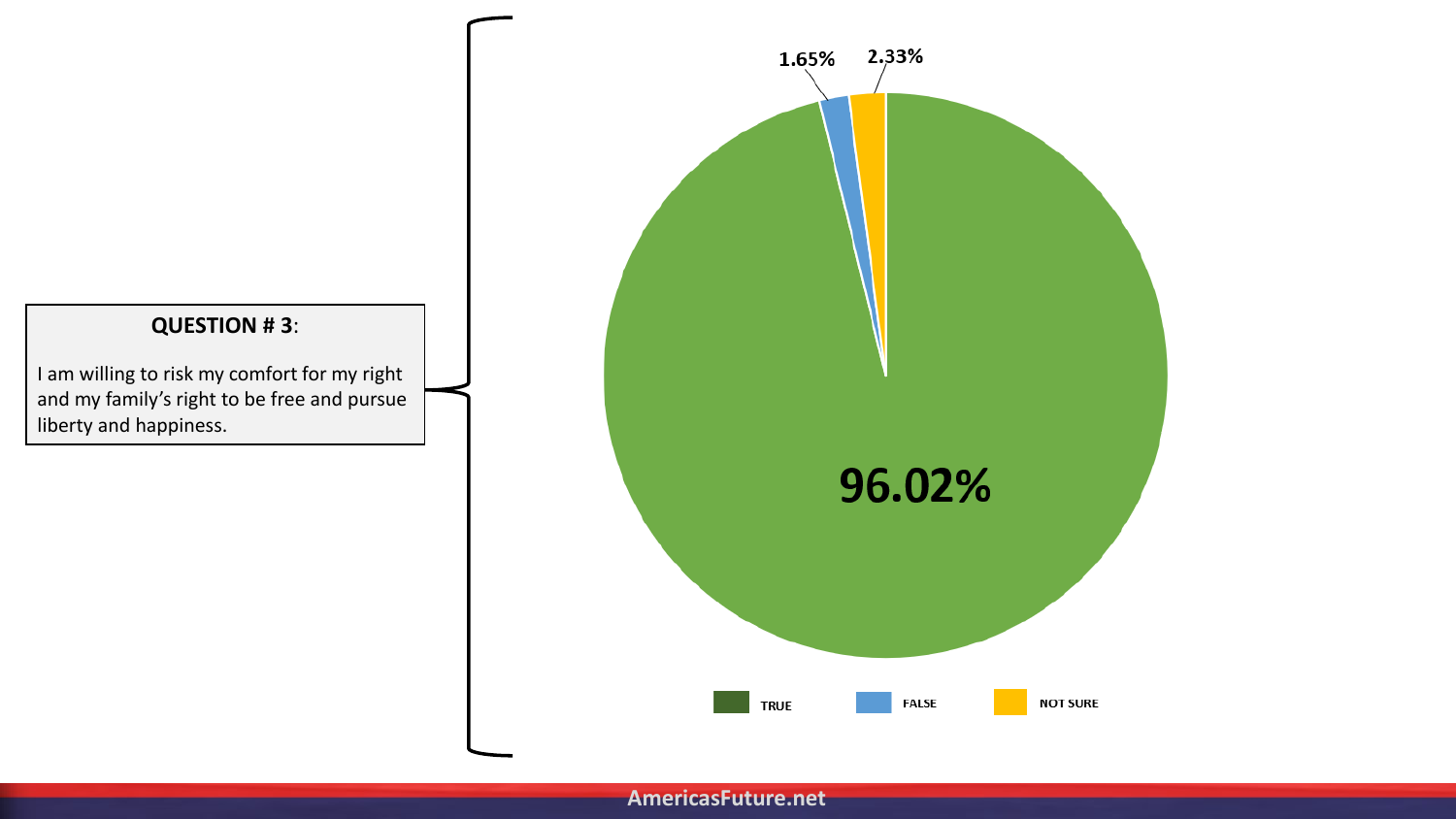# Q3 Sample Comments By Respondents

**This "true or false" question returned many comments by respondents addressing having lost their jobs or quitting their jobs due to vaccine mandates.** 

Examples of other comments included:

- Sacrificing some comfort is a minor investment short term to protect liberty long term.
- Lack of freedom is the most uncomfortable of all.
- I served in the military and the pledge I took to support and defend the Constitution will never waiver. Will carry my pledge to the grave.
- I lost my job as a nurse, half of our family income gone, by not getting the jab because it is my right not to get something in my body that is not proven to work and there is no information on what's in it. I refused to be a guinea pig.
- I am older. So my children and grandchildren's freedoms and liberties need to be preserved. My life growing up was so different. So much happier. I am also a high school teacher in a public school and what I witness is heartbreaking.
- Lost my job because I refused the jab.
- I'm willing to give up everything (job, home, retirement, and safety) for my family for freedom and the pursuit of liberty and happiness.